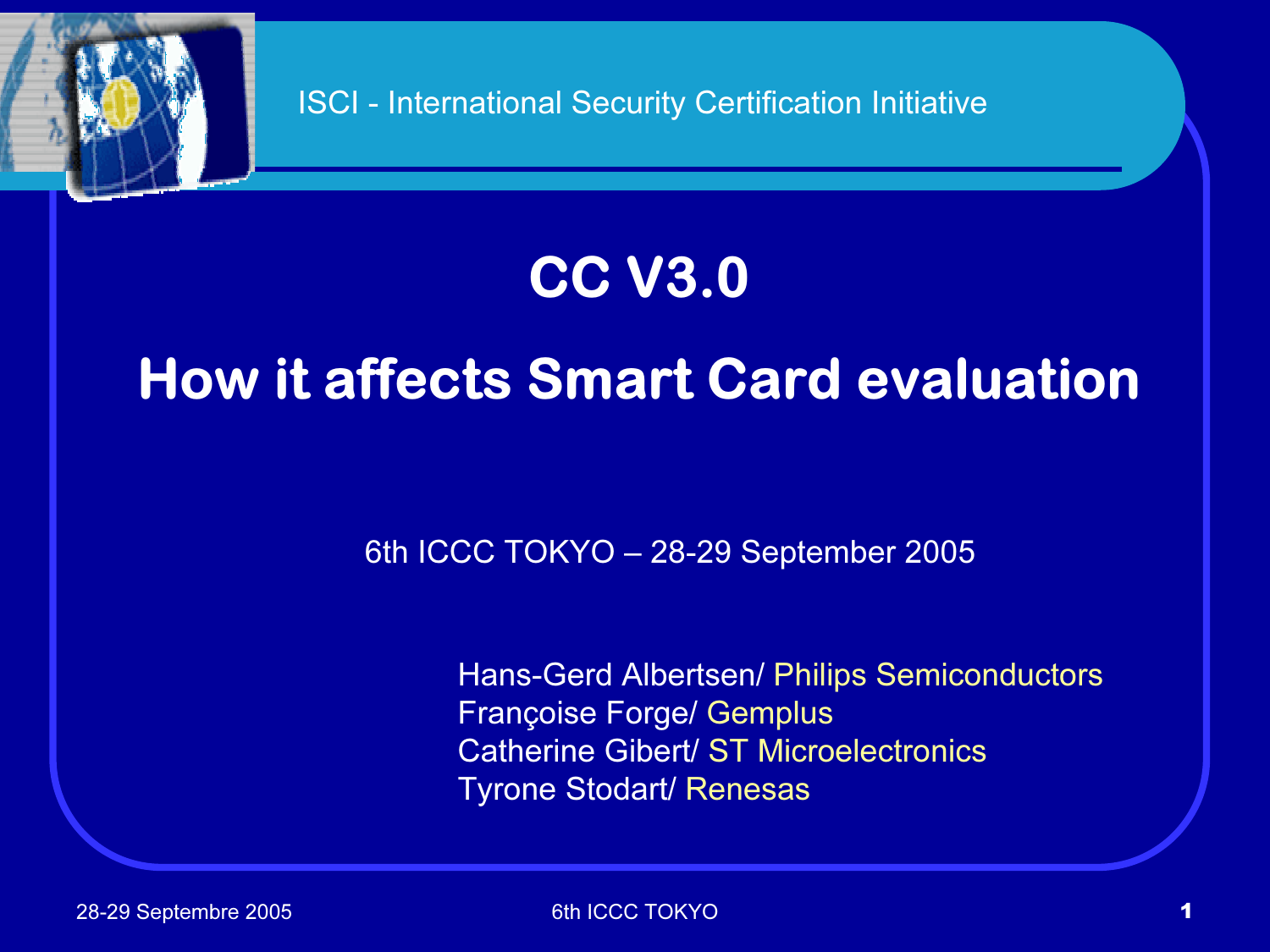#### Presentation overview

- Who is ISCI?
- **Smart Card evaluation overview**
- How CC 3.0 will affect Smart Card evaluation
- **Conclusion**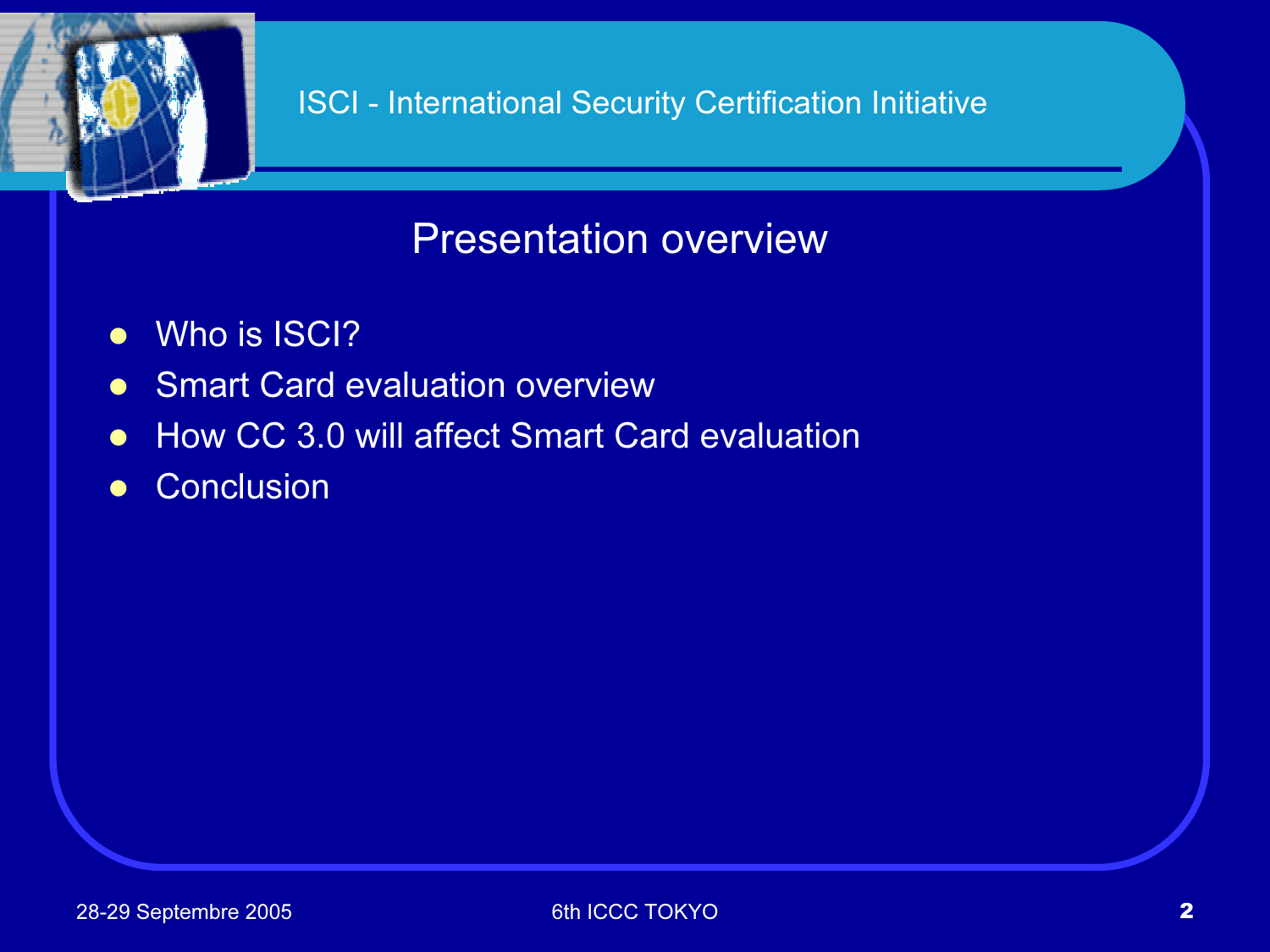

## Who is ISCI?

- $\bullet$ International organization supported by Eurosmart
- $\bullet$  Major participation from the Smart Card industry
	- Aspects, Axalto, Cartes Bancaires, Gemplus, G&D, Infineon, Master Card, NTT Data, OCS, Orga, Philips, Renesas, SFPMEI, STM,
	- CEA/ Leti, Serma, SiVenture, SRC, Thales, TNO, T-System, TÜViT
	- BSI, CCN/CNI, CESG, DCSSI

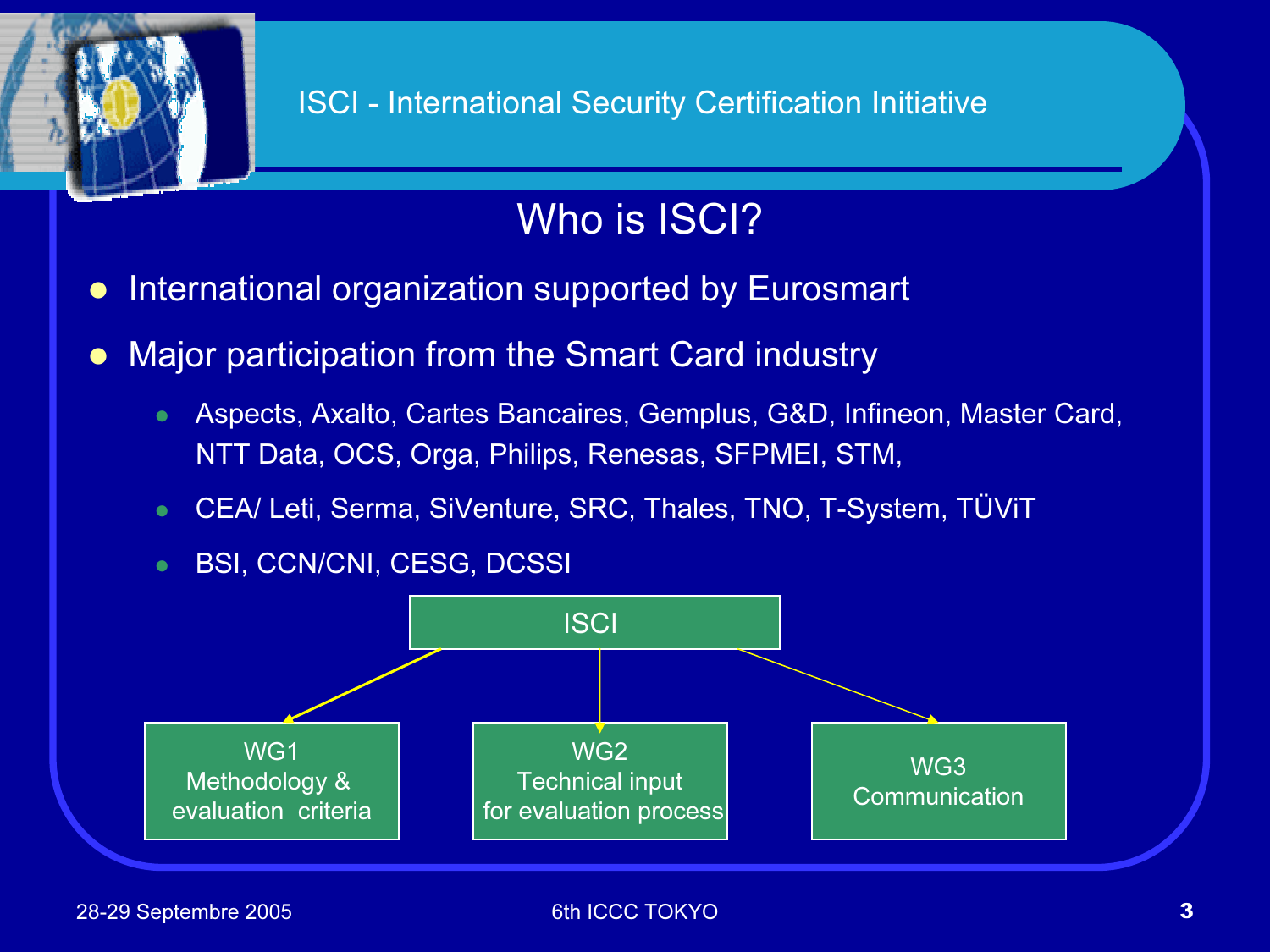## ISCI Working Group 1 activities

- $\bullet$  ISCI-WG1 Objectives
	- $\bullet$   $\blacksquare$ Promote CC evaluation for Smart Card
	- **•** Provide supporting documents to guide Smart Card evaluation tasks
- **•** Activities
	- $\bullet$  Supporting French banking to establish the Vulnerability Analysis Grid (ETR-for-Issuer)
	- $\bullet$  Commenting and monitoring the CC V3.0 drafts from the Smart Card point of view
- $\bullet$  Next tasks
	- $\bullet$ Provide Smart Card industry Comment on public CC 3.0
	- $\bullet$ Provide examples for Smart Card to complete Part 3 and CEM
	- $\bullet$ Support JIL in the updating of Smart Card supporting documents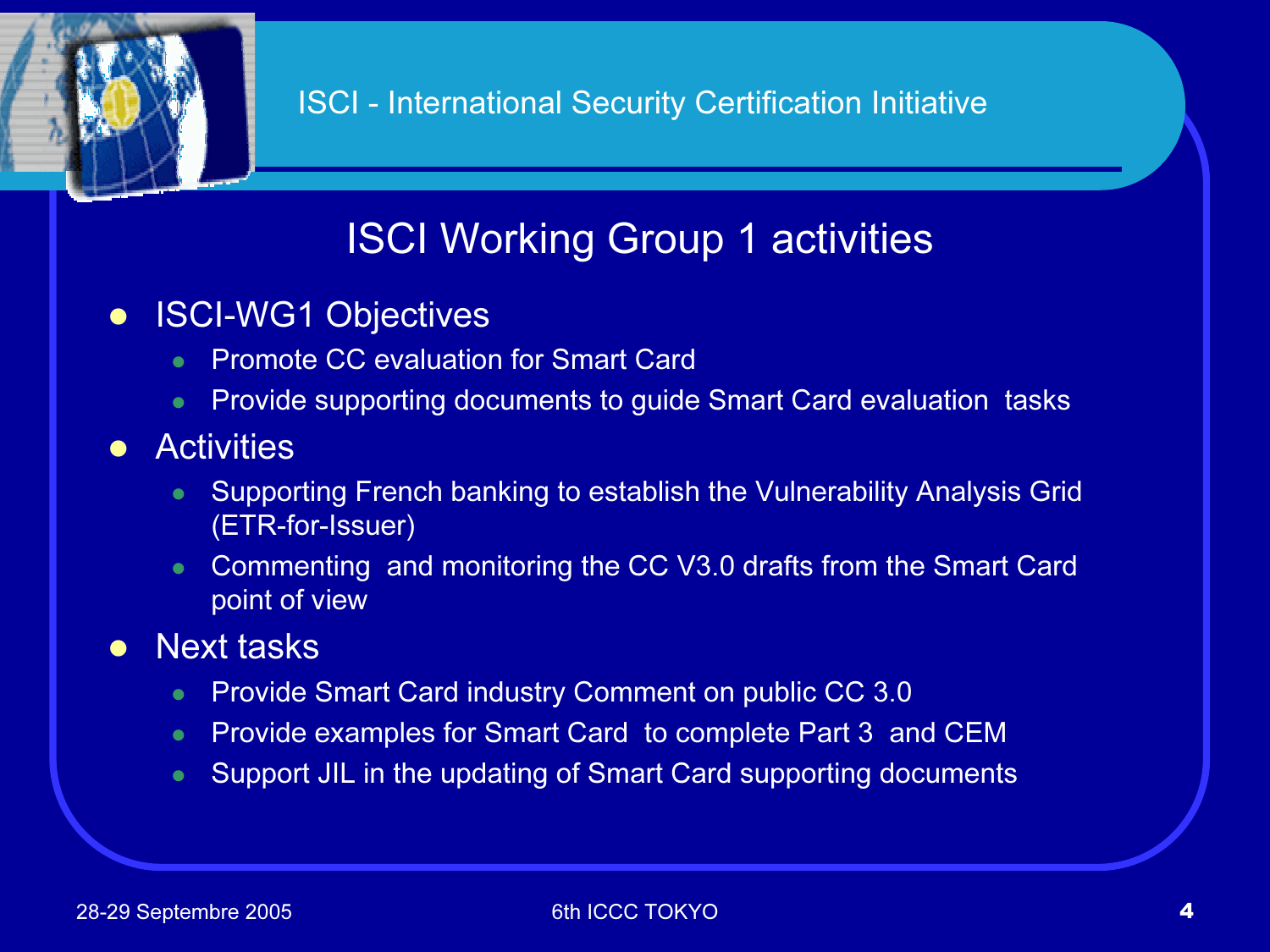

#### Smart Card evaluation overview (1)

- $\bullet$  Smart Card industry strongly committed to CC
	- $\bullet$ CC evaluation used since 1999
	- $\bullet$  Smart Card and IC represents 30% of all common criteria evaluation (source CC Portal July 2005)
	- $\bullet$ Application of CC evaluation to commercial products
	- $\bullet$ Effort to reuse evaluation results to optimize cost & duration
- $\bullet$  Some Smart Card Protection profiles issued
	- $\bullet$ Hardware IC (PP9806, BSI-PP-0002)
	- $\bullet$ Smart Card product (PP9911, PP9810, PP0010, SCSUG, JCSPPc)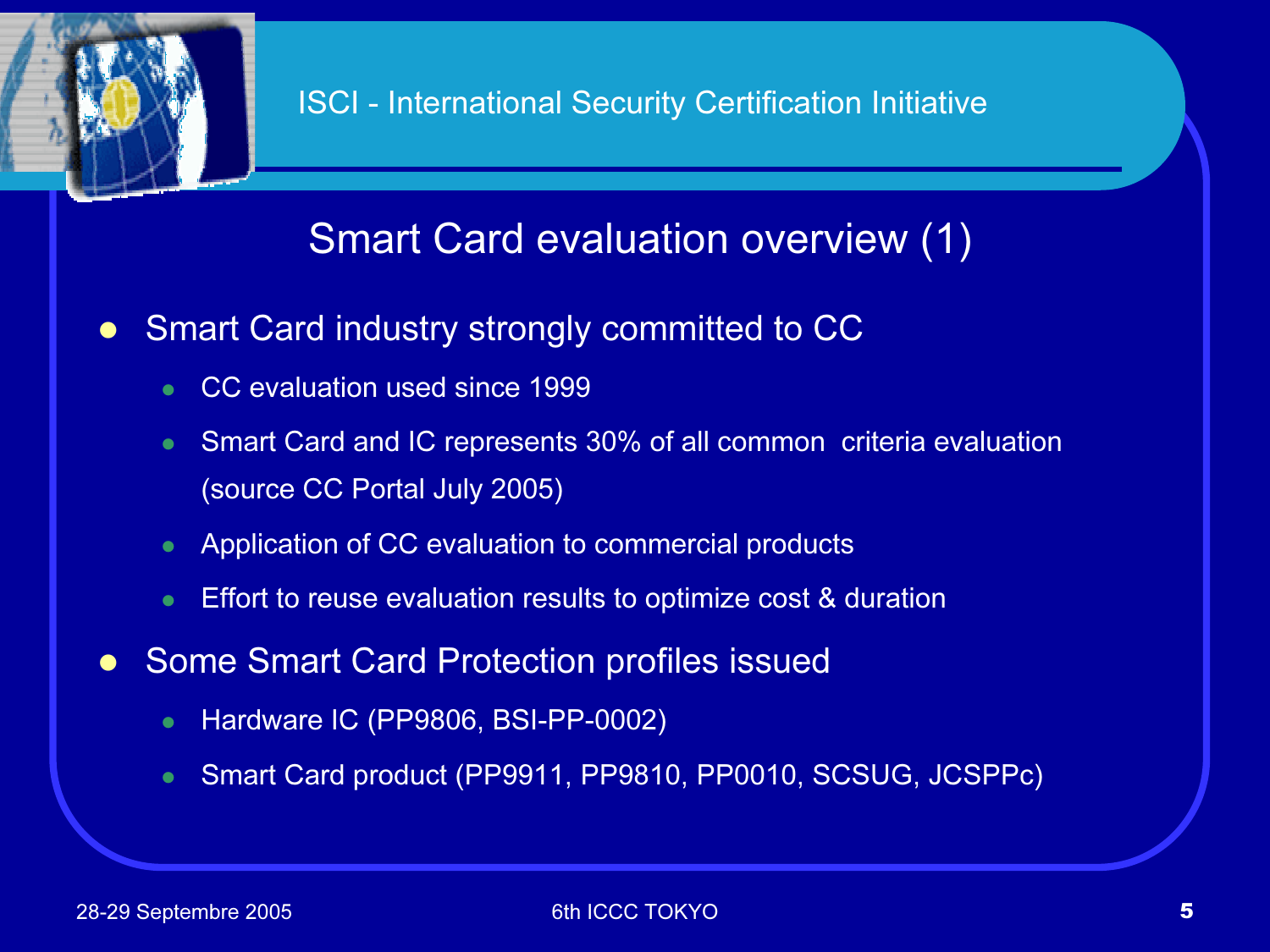

## Smart Card evaluation overview (2)

- $\bullet$  Supporting documents issued by the JIL
	- $\bullet$ Application of Attack Potential to Smart Card
	- $\bullet$ Application of CC to Integrated Circuit
	- $\bullet$ Guidance for Smart Card Evaluation
	- $\bullet$  ETR-Lite for composition + annex A , ST-Lite
		- not dedicated to Smart Card but widely used for Smart Card composite evaluations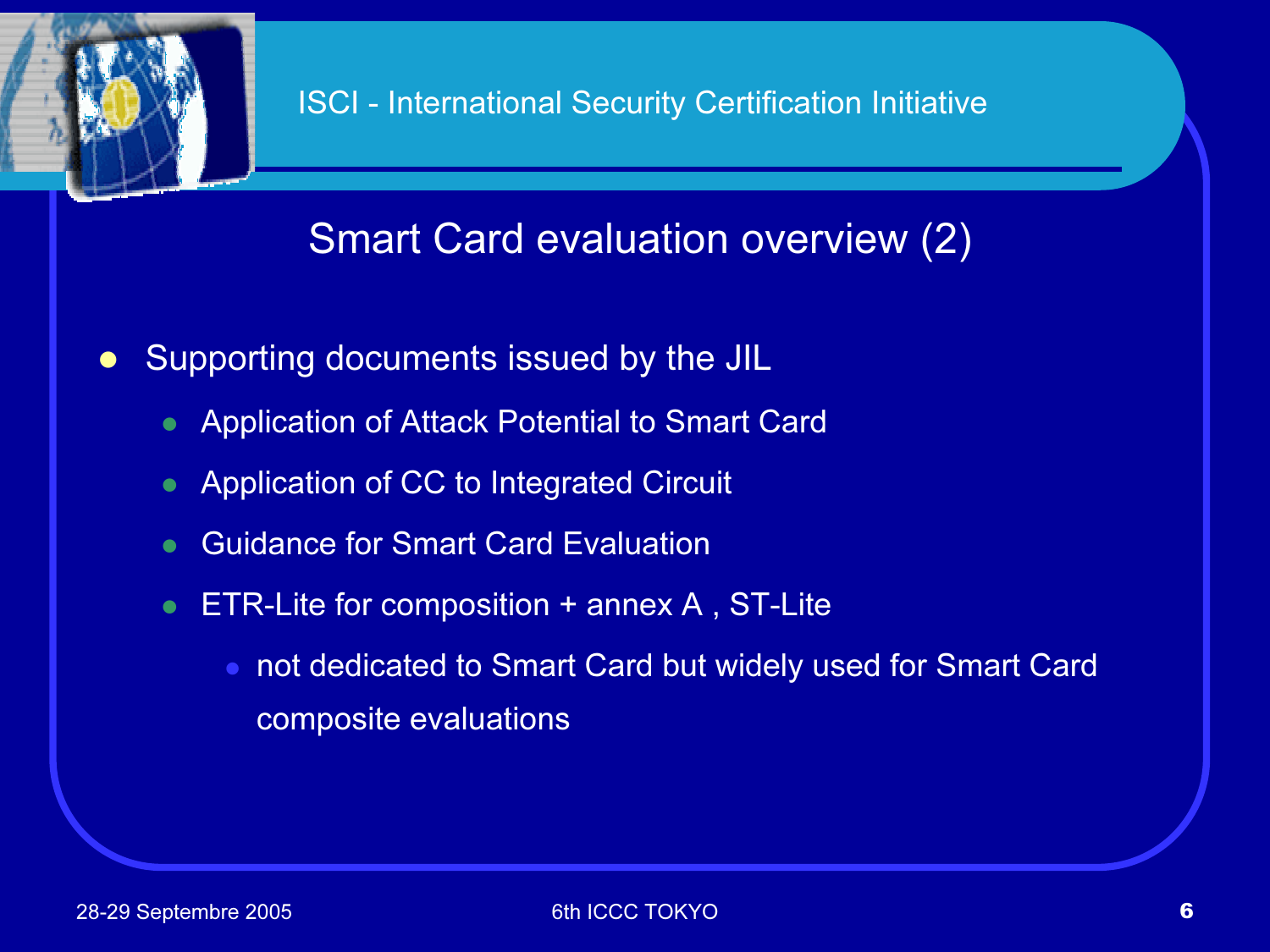#### How CC 3.0 will affect Smart Card evaluation

- $\bullet$  ISCI-WG1 : review and monitoring of CC V3.0
	- Part 2 : completely rewritten
	- $\bullet$  Part 3 :
		- ASE & APE : conformance, package claim
		- ADV : new or reviewed families ; ARC & TDS,
		- ATE : aligned with new TDS ; no major changes
		- AGD: Operational & preparative used guidance
		- ALC : merge of ACM/ALC/ADO
		- AVA : Developer analysis removed & quotation changed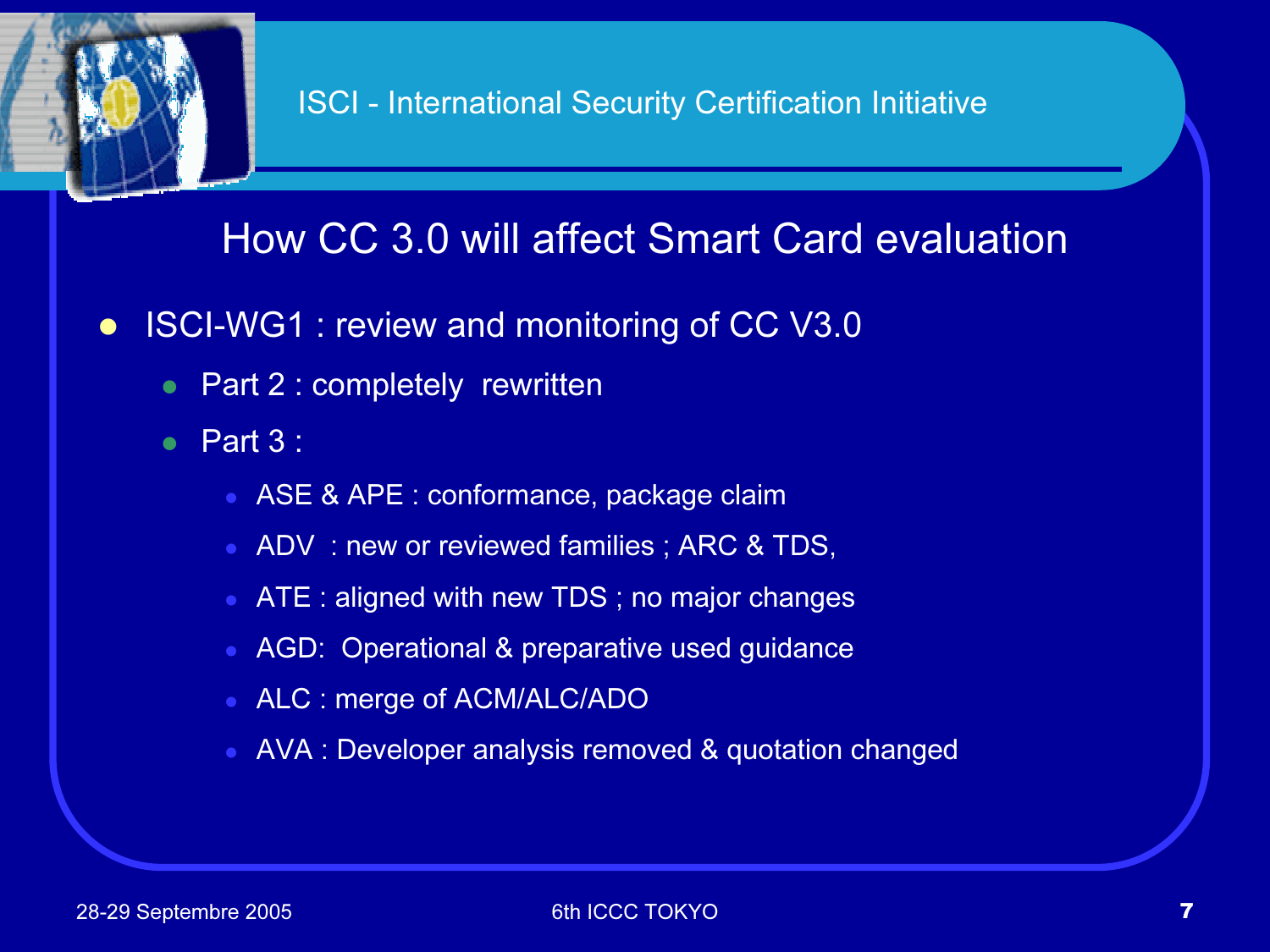## CC V3.0 Part 2

- $\bullet$  Main changes
	- $\bullet$ Completely rewritten!
	- Reduction to a minimum of classes : FDP, FIA, FCO, FAU, FPT, FMI
	- $\bullet$ Classes merged or removed (in particular FCS Cryptography),

#### $\bullet$ **Consequences**

- $\bullet$  Rewrite Smart Card product Protection Profiles and other protection profiles used for smart Cards (Electronic signature, Electronic purse , banking applications …..)
	- First candidate for rewrite is the BSI-PP-0002 (Eurosmart)
- $\bullet$  Need to adapt to Smart Card security definition , may require additional components definition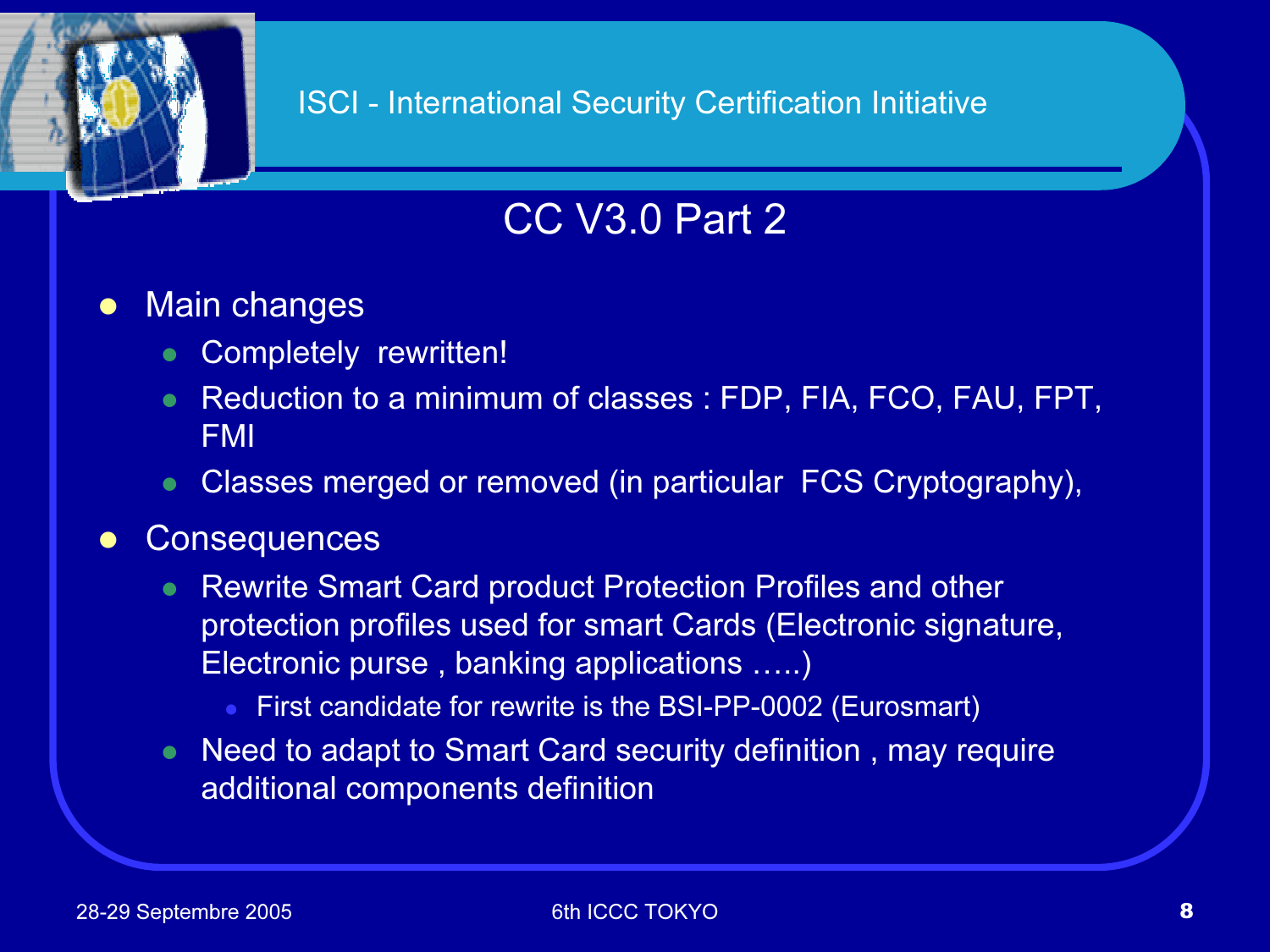### CC V3.0 Part 3 : ASE & APE

#### $\bullet$ Main changes

- $\bullet$ Conformance to a PP: exact, strict, demonstrable
- $\bullet$ Package claim: defining set of reusable security requirements
- $\bullet$  Objectives for the TOE environment: clarification between development environment and operational environment
- TOE summary specification : overview, no rational to SFRs
- $\bullet$ Defines low assurance PP/ST
- $\bullet$ **Consequences** 
	- $\bullet$ Simplification and clarification of PP/ST structure
	- $\bullet$ More flexibility in ST conformance claim
	- $\bullet$  More flexibility and ease in ST building , using and combining multiple PP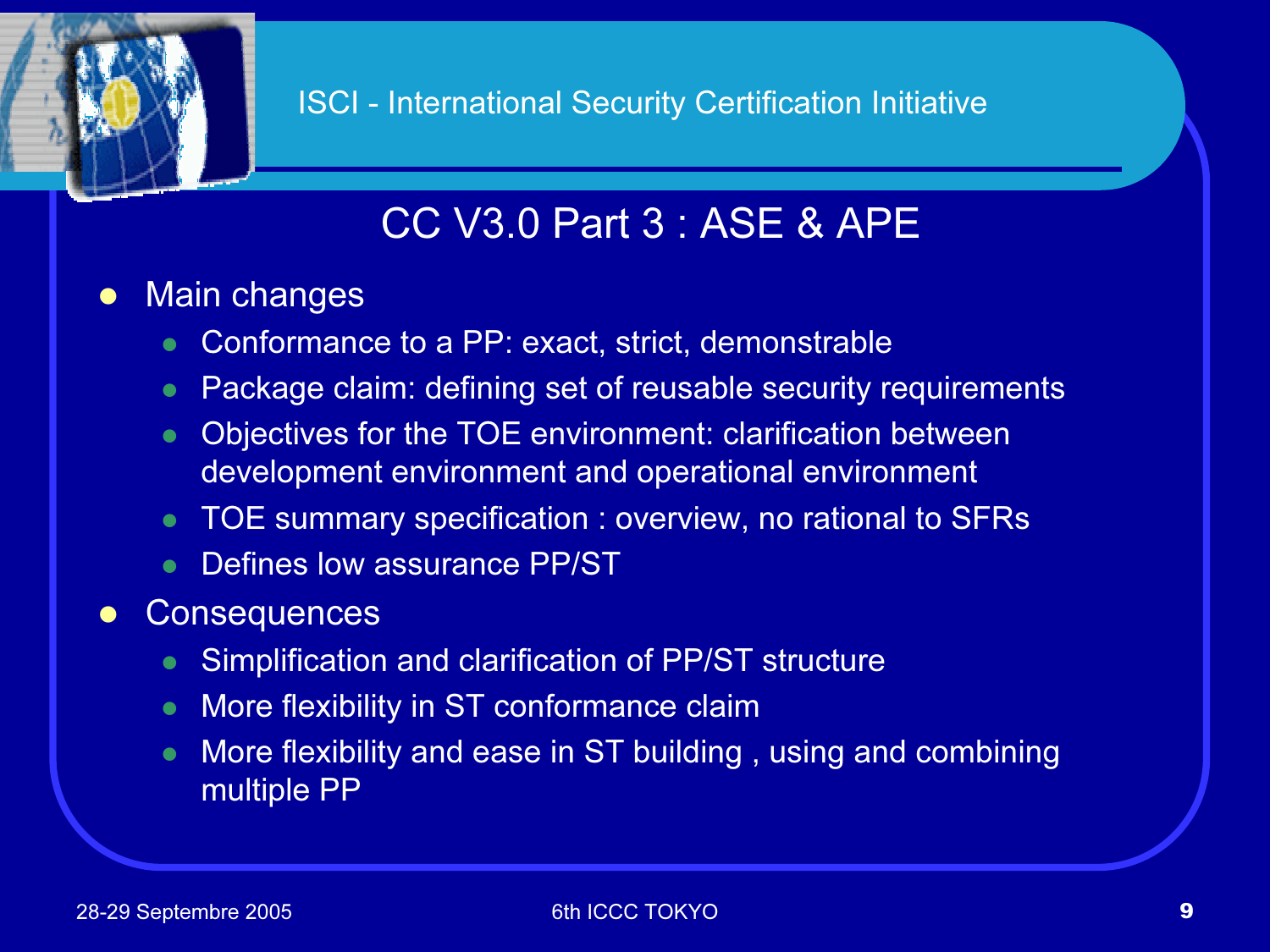#### CC V3.0 Part 3: Assurance classes & EAL

| Assurance class               | Assurance<br>Family | Assurance Components by Evaluation Assurance Level |                  |                |                          |                          |                          |                          |
|-------------------------------|---------------------|----------------------------------------------------|------------------|----------------|--------------------------|--------------------------|--------------------------|--------------------------|
|                               |                     | EAL1                                               | EAL <sub>2</sub> | EAL3           |                          | <b>BEAL4 BALS</b>        | EAL6                     | EAL7                     |
| Development                   | ADV ARC             |                                                    | ı                | 1              | 1                        | 1                        | 1                        | 1                        |
|                               | ADV FSP             | ı                                                  | $\overline{2}$   | 3              | 4                        | 5                        | 5                        | 6                        |
|                               | ADV IMP             |                                                    |                  |                | ı                        | $\mathbf{1}$             | $\overline{2}$           | $\overline{c}$           |
|                               | ADV INT             |                                                    |                  |                |                          | $\overline{2}$           |                          | 4                        |
|                               | ADV SPM             |                                                    |                  |                |                          |                          | ī                        | 1                        |
|                               | ADV TDS             |                                                    | ı                | 2              | 3                        | 4                        | 5                        | 6                        |
| Guidance                      | AGD OPE             | ı                                                  | 1                | 1              | 1                        | 1                        | 1                        | 1                        |
| documents                     | AGD PRE             | ı                                                  | 1                | 1              | 1                        | 1                        | 1                        | 1                        |
|                               | ALC CMC             | ī                                                  | 2                | 3              | 4                        | 4                        | 5                        | 5                        |
|                               | ALC CMS             | ı                                                  | 2                | 3              | 4                        | 5                        | 5                        | 5                        |
|                               | ALC DEL             |                                                    | ı                | 1              | 1                        | 1                        | 1                        | 1                        |
| Life-cycle<br>support         | ALC DVS             |                                                    |                  | ı              | 1                        | 1                        | $\overline{2}$           | $\overline{\mathcal{L}}$ |
|                               | ALC FLR             |                                                    |                  |                |                          |                          |                          |                          |
|                               | ALC LCD             |                                                    |                  |                | ı                        | 2                        | 2                        | 3                        |
|                               | ALC TAT             |                                                    |                  |                | ı                        | $\overline{c}$           |                          | 3                        |
| Security Target<br>evaluation | ASE CCL             | ı                                                  | 1                | 1              | 1                        | 1                        | 1                        | 1                        |
|                               | ASE ECD             | ı                                                  | 1                | 1              | 1                        | 1                        | 1                        | 1                        |
|                               | ASE INT             | ı                                                  | 1                | 1              | 1                        | 1                        | 1                        | 1                        |
|                               | ASE OBJ             | ı                                                  | 2                | $\overline{c}$ | $\overline{2}$           | $\overline{2}$           | 2                        | $\overline{c}$           |
|                               | ASE REO             | ı                                                  | 2                | $\overline{2}$ | $\overline{2}$           | $\overline{2}$           | $\overline{2}$           | $\overline{2}$           |
|                               | ASE SPD             |                                                    | ī                | 1              | 1                        | 1                        | 1                        | 1                        |
|                               | ASE TSS             | ı                                                  | 1                | 1              | 1                        | 1                        | $\mathbf{1}$             | 1                        |
| Tests                         | ATE COV             |                                                    | ī                | $\overline{2}$ | $\overline{2}$           | $\overline{2}$           | 3                        | 3                        |
|                               | ATE DPT             |                                                    |                  | ı              | 1                        | $\overline{2}$           | $\overline{2}$           | 3                        |
|                               | ATE FUN             |                                                    | ı                | 1              | 1                        | $\mathbf{1}$             | $\overline{2}$           | $\overline{c}$           |
|                               | ATE IND             | ı                                                  | 2                | $\overline{2}$ | $\overline{\mathcal{L}}$ | $\overline{\mathcal{L}}$ | $\overline{\mathcal{L}}$ | 3                        |
| Vulnerability<br>assessment   | AVA VAN             | ı                                                  | 2                | $\overline{2}$ | 3                        | 4                        | 5                        | 5                        |

 $\bullet$ Smart Card evaluation level with CC2.2 is EAL4 or EAL5 augmented

Analyze and interpret CC V3.0 changes to keep same level of assurance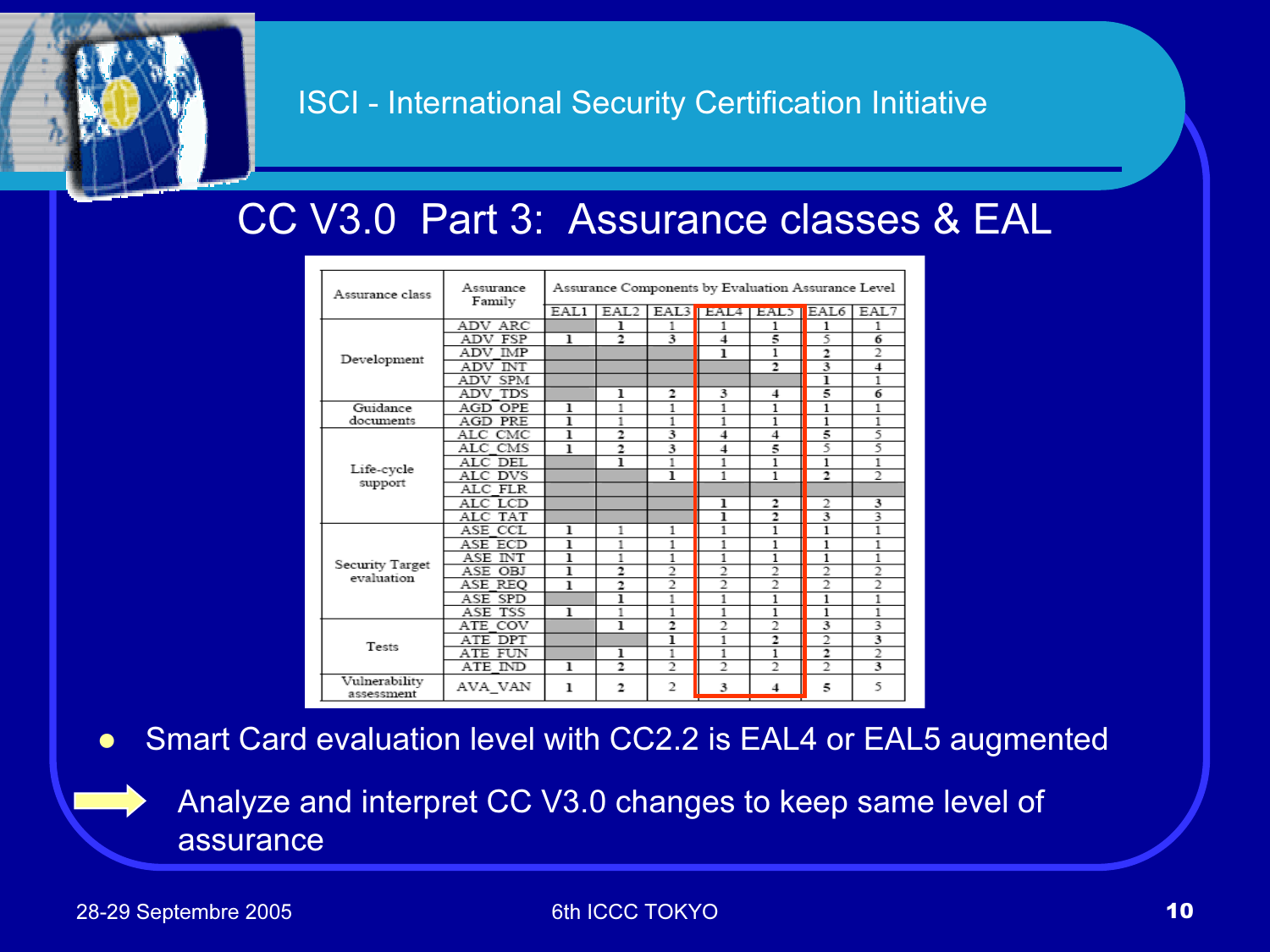

## CC V3.0 Part 3: ADV (1)

#### • 6 families defined

#### 4 families to demonstrate that security works as specified

- ADV\_FSP
- ADV\_TDS
- ADV\_IMP
- ADV\_SPM
- 2 families to demonstrate that TOE cannot be used to corrupt its own security
	- ADV\_ARC
	- ADV\_INT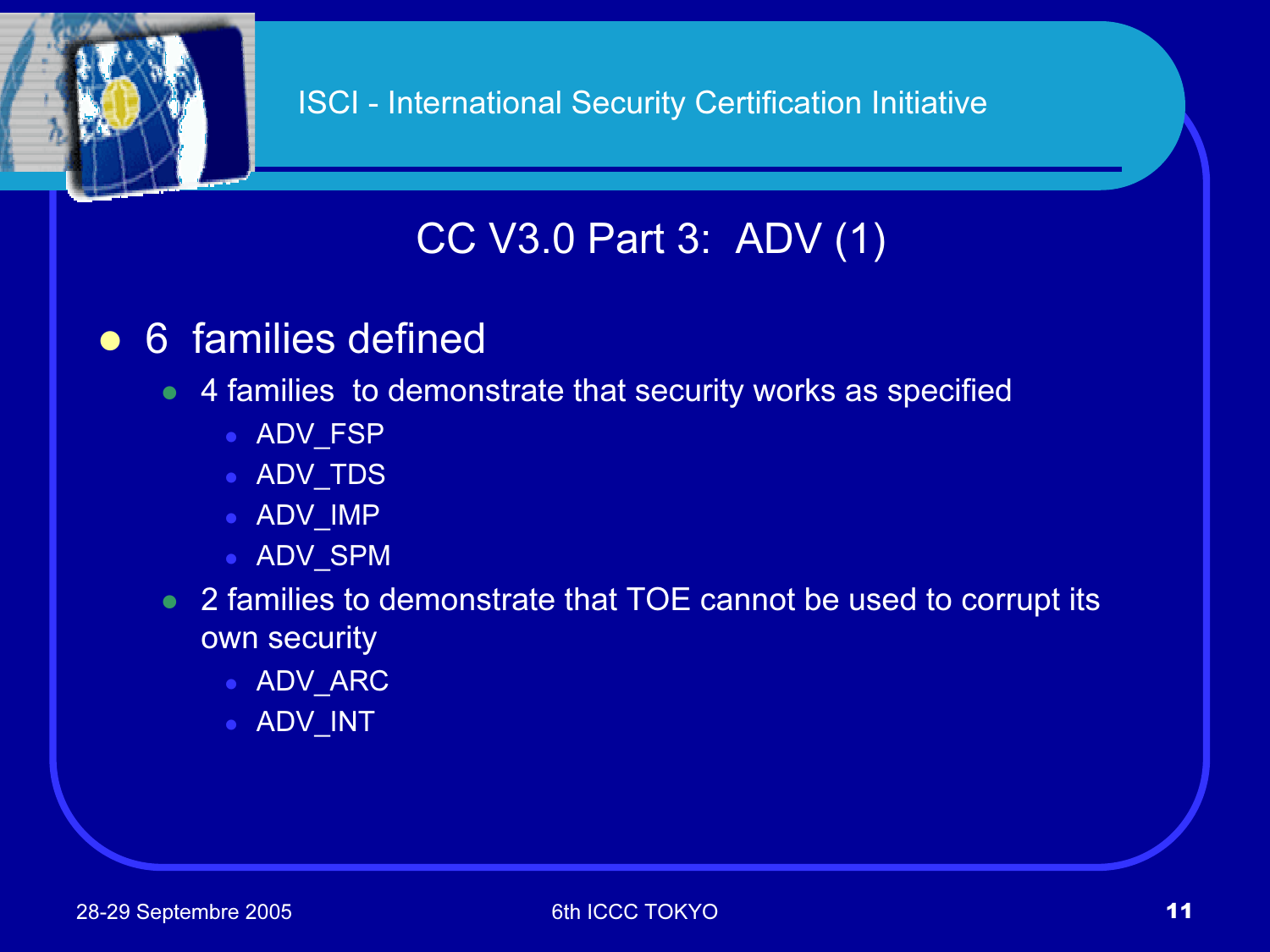

## CC V3.0 Part 3: ADV (2)

- $\bullet$ ADV FSP: functional specification
	- FSP.4 requires explicitly precise description of TSFI
	- $\bullet$ FSP.5 semi-formal , almost identical to CCV2.2 FSP.3
	- $\bullet$ SFR coverage rational not required to developers, evaluators job
	- $\bullet$ **Consequence** 
		- None , as for Smart Card all parts are security enforcing or supporting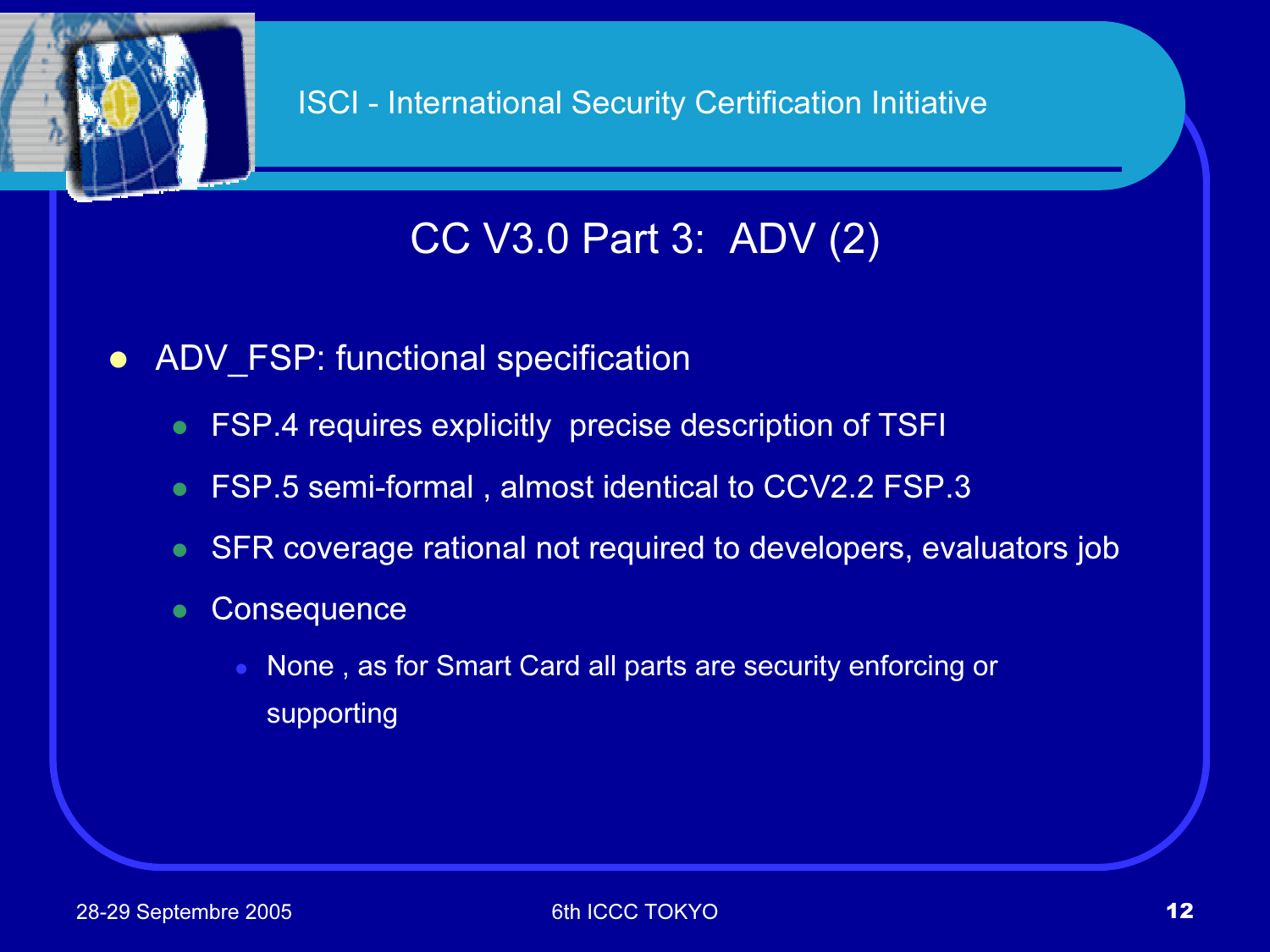## CC V3.0 Part 3: ADV (3)

- $\bullet$  ADV\_TDS : TOE design
	- $\bullet$ Merge of HLD & LLD , corresponds to design reality
	- ADV\_TDS.3 Basic Modular Design at EAL4,
		- Requires explicitly identification and description of interaction
		- Requires algorithmic description
	- ADV\_TDS.4 semiformal modular design at EAL5
		- Allows identification of SFR-enforcing, SFR-supporting, SFR-non interfering to reduce amount of description,
		- No semiformal style description is provided
	- **Consequence** 
		- $\bullet$  Need to interpret and define with examples what is Data ,return values and 'algorithmic description' for Hardware IC part.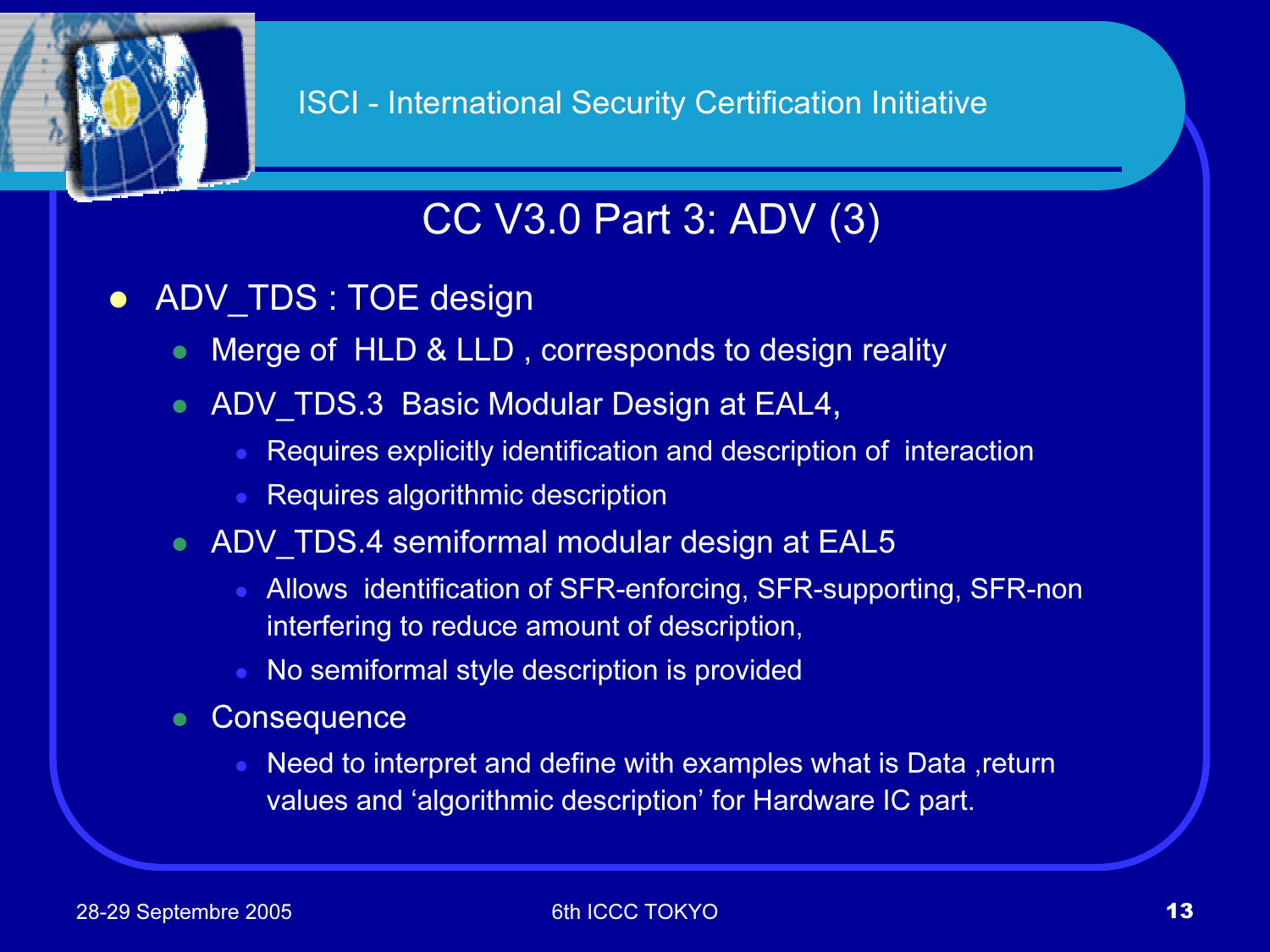## CC V3.0 Part 3: ADV (4)

- $\bullet$  ADV\_ IMP : implementation
	- ADV\_IMP.1 identical to CC V2.2 ADV\_IMP.2
	- $\bullet$ More flexibility for mapping with TDS
	- $\bullet$  Developer shall 'make available' the implementation representation of the entire TSF
	- $\bullet$ **Consequence** 
		- none
- $\bullet$ **SPM : Security policy model** 
	- One single component allowing formal and semi-formal model
	- $\bullet$ Moved to EAL6 & EAL7
	- $\bullet$ **Consequence** 
		- **less work for EAL4 & EAL5**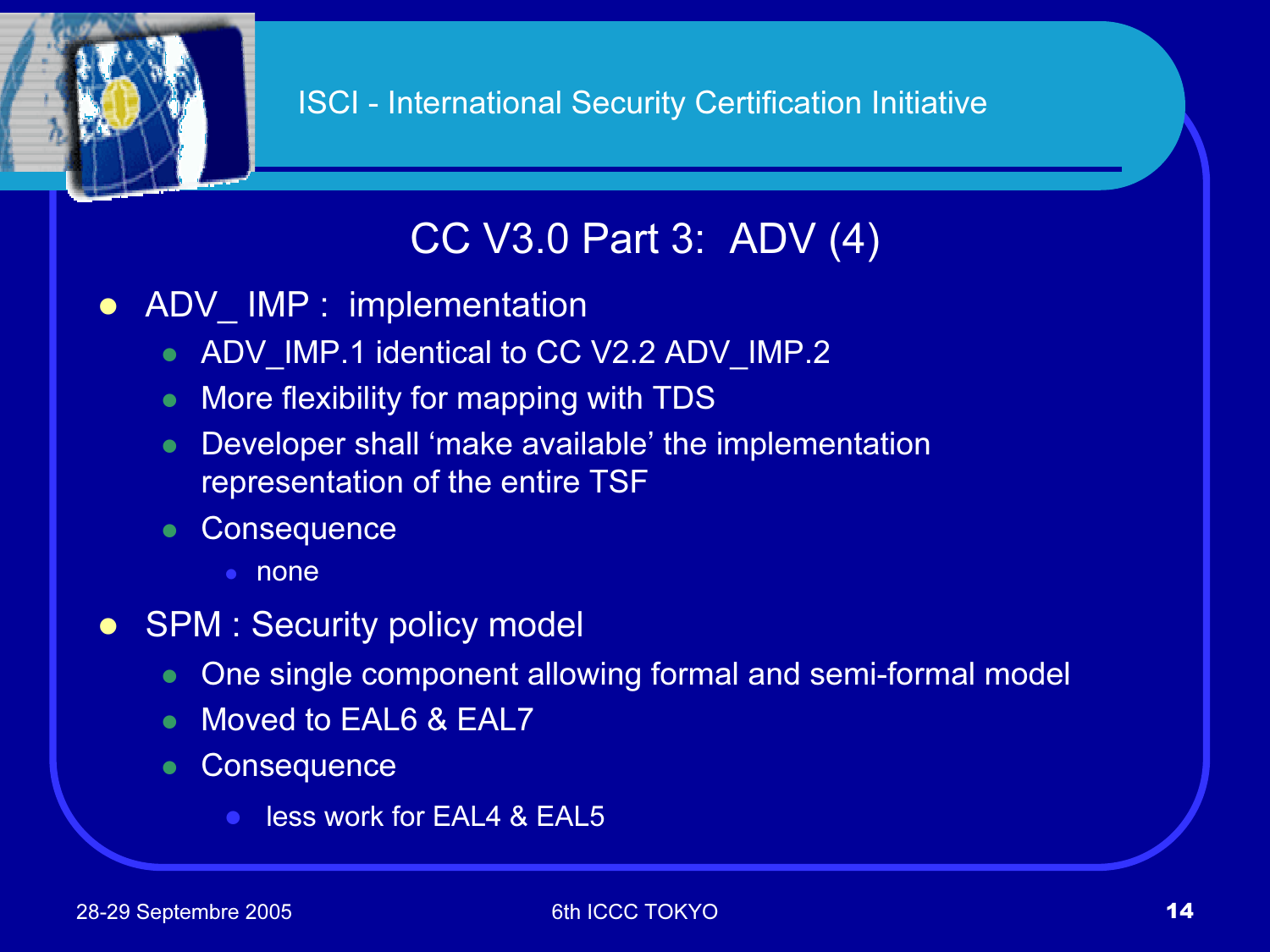## CC V3.0 Part 3: ADV (5)

- ADV \_ARC :Architectural design
	- $\bullet$  Description & demonstration of TOE self protection, domain separation & non-bypassability of the TSP
	- **Consequence** 
		- Need to define what represents ARC for Smart Card
- ADV\_INT : TSF internal design
	- ADV\_INT.1 partial modular design defined but not related to EAL can be used for critical security parts design
	- ADV\_INT.2 full modular design starting EAL5
	- Consequence
		- $\bullet$ Need to analyze how full modular design applies to Smart Cards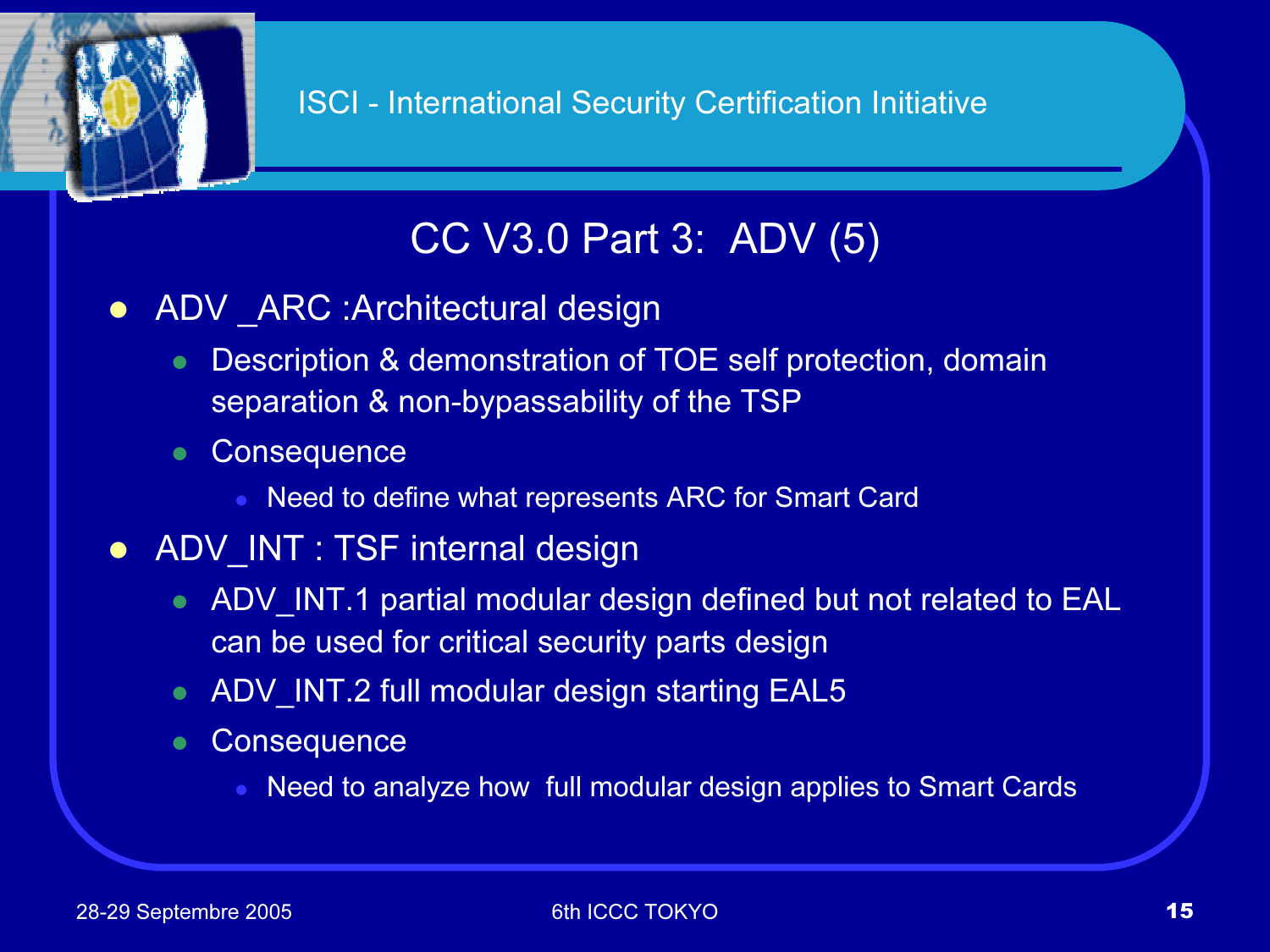### CC V3.0 Part 3: ATE - ACO

- ATE : Test
	- $\bullet$ Realigned with FSP & TDS new definition ,
	- $\bullet$ **Consequence** 
		- no major changes
- ACO : composition
	- Addresses interconnection of different evaluated TOEs
	- Scope is different from Smart Card composite evaluation: integration of Software masked /loaded on hardware
	- $\bullet$ **Consequences** 
		- $\bullet$ JIL document for Smart Card composite evaluation still relevant
		- $\bullet$  Need to check what is required for a composition between a smart card and a terminal for example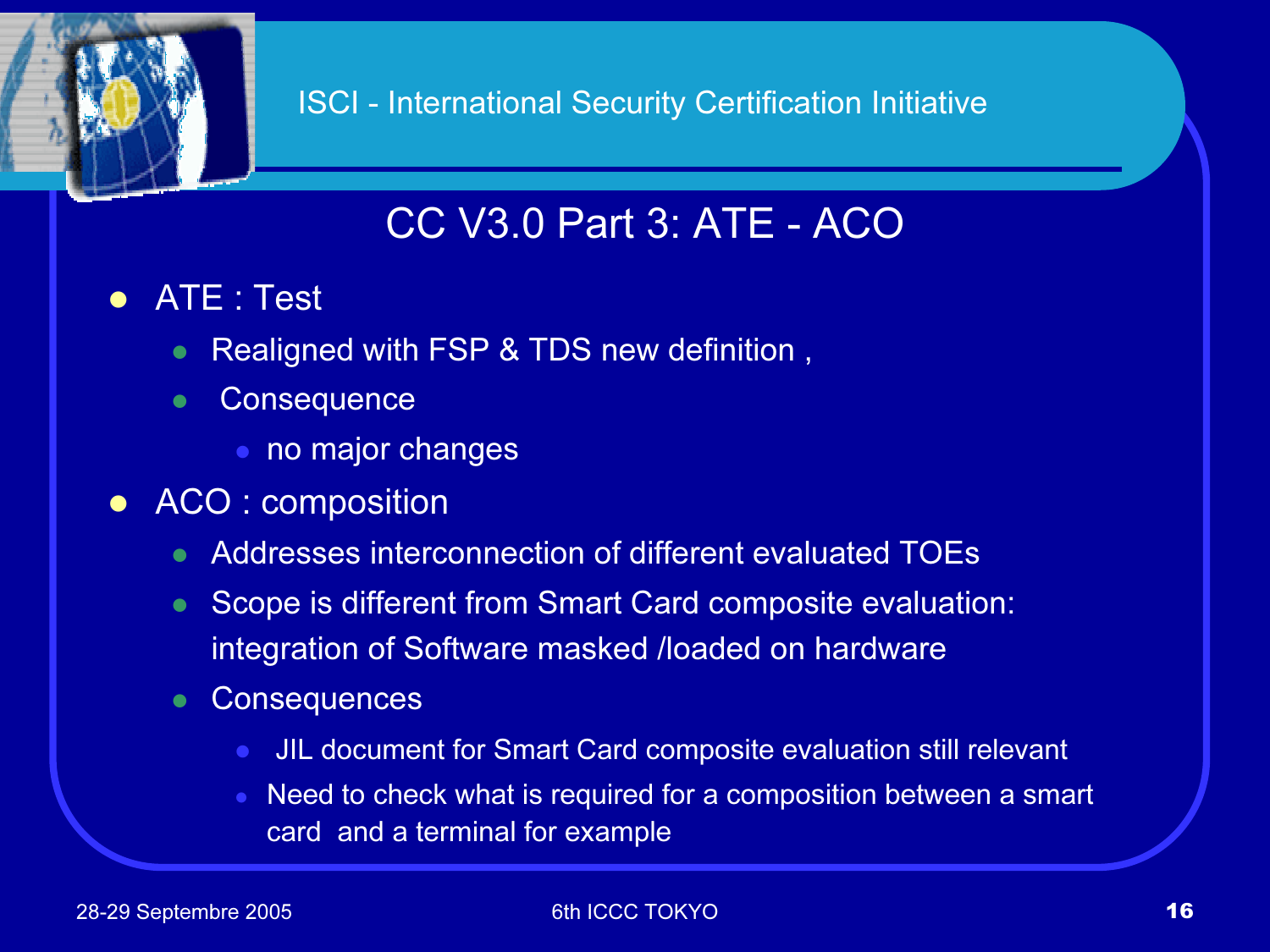## CC V3.0 Part 3: AGD- ALC

- $\bullet$  AGD guidance documents
	- AGD\_OPErational & AGD\_PREparation
	- Consider the 'User' with different roles
	- AVA\_MSU moved to AGD\_OPE & AGD\_PRE
	- $\bullet$ Reorganization of AGD\_ADM & AGD\_USR that fits real product life
- ALC Life Cycle support
	- $\bullet$ Merge and reorganization of ALC/ACM/ADO
	- $\bullet$  Remove redundancy both for developer description and evaluator task.
- $\bullet$ **Consequence** 
	- $\bullet$  Makes compliance easier, although need to review internal document organization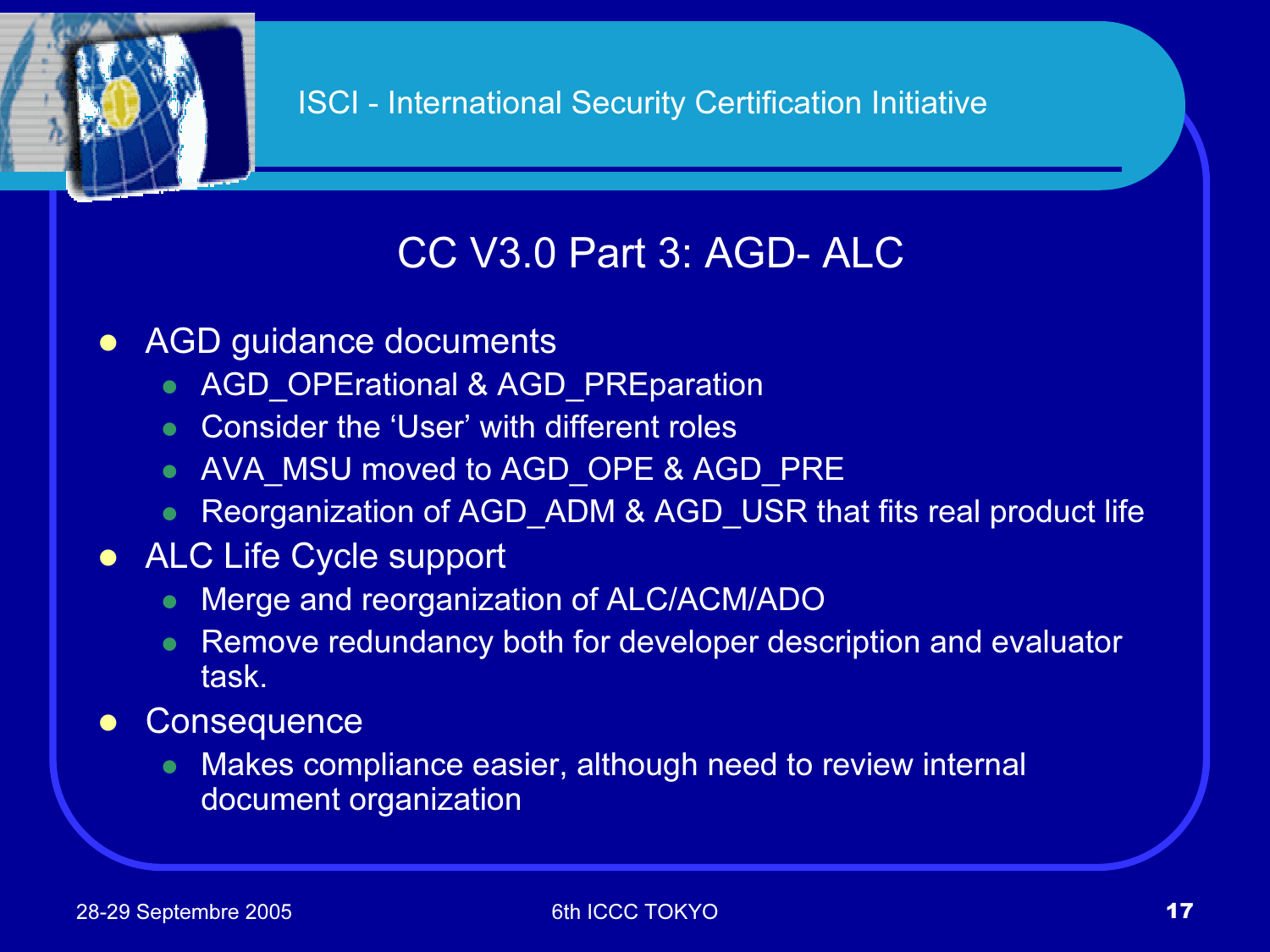

## CC V3.0 Part 3 : AVA (1)

#### $\bullet$ Main changes

- $\bullet$ Developer Vulnerability analysis no longer required
- SOF removed
- $\bullet$ AVA\_CCA now covered by AVA\_VAN but not clearly defined
- $\bullet$  Developer provides only 'suitable TOE' for Evaluator penetration testing
- $\bullet$  Quotation of attack potential
	- Notion of IDENTIFICATION and EXPLOITATION removed
	- Do not match with the quotation established for smart cards (Attack Potential JIL document)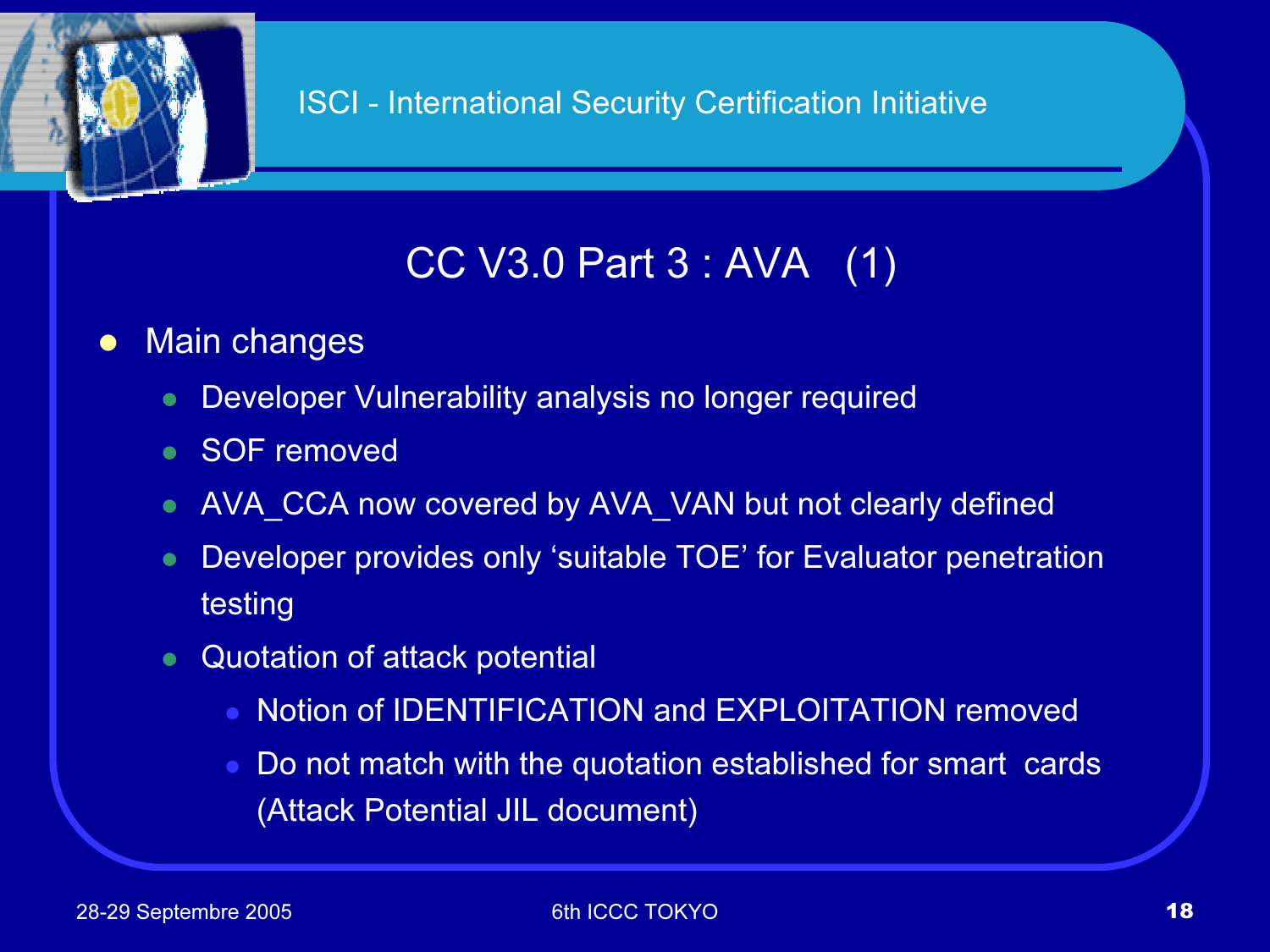

#### CC V3.0 Part 3 : AVA (2) CC V2.2/JIL and VAN comparison

| Attack example                              | <b>JIL quotation for Smart</b><br>Cards | <b>CC 3.0 VAN quotation</b> |
|---------------------------------------------|-----------------------------------------|-----------------------------|
| Simple DPA                                  | $17 = VLA.2$ Low                        | 8 = Extended-Basic          |
| <b>DEMA</b>                                 | $27 = VLA3$ moderate                    | $14 = \text{moderate}$      |
| <b>DFA</b>                                  | $15 =$ No rating                        | $8$ = Extended-Basic        |
| Laser direct perturbation                   | $\overline{24} = \overline{VLA3}$ low   | $10 = \text{moderate}$      |
| Laser direct perturbation<br>Algo reduction | $29 = VLA3$ moderate                    | $30$ = Beyond high          |
| CEM V3.0 example                            | $16 = VLA.2$ low                        | $27 =$ Beyond high          |

Need to keep Smart Card quotation table to ensure the current security level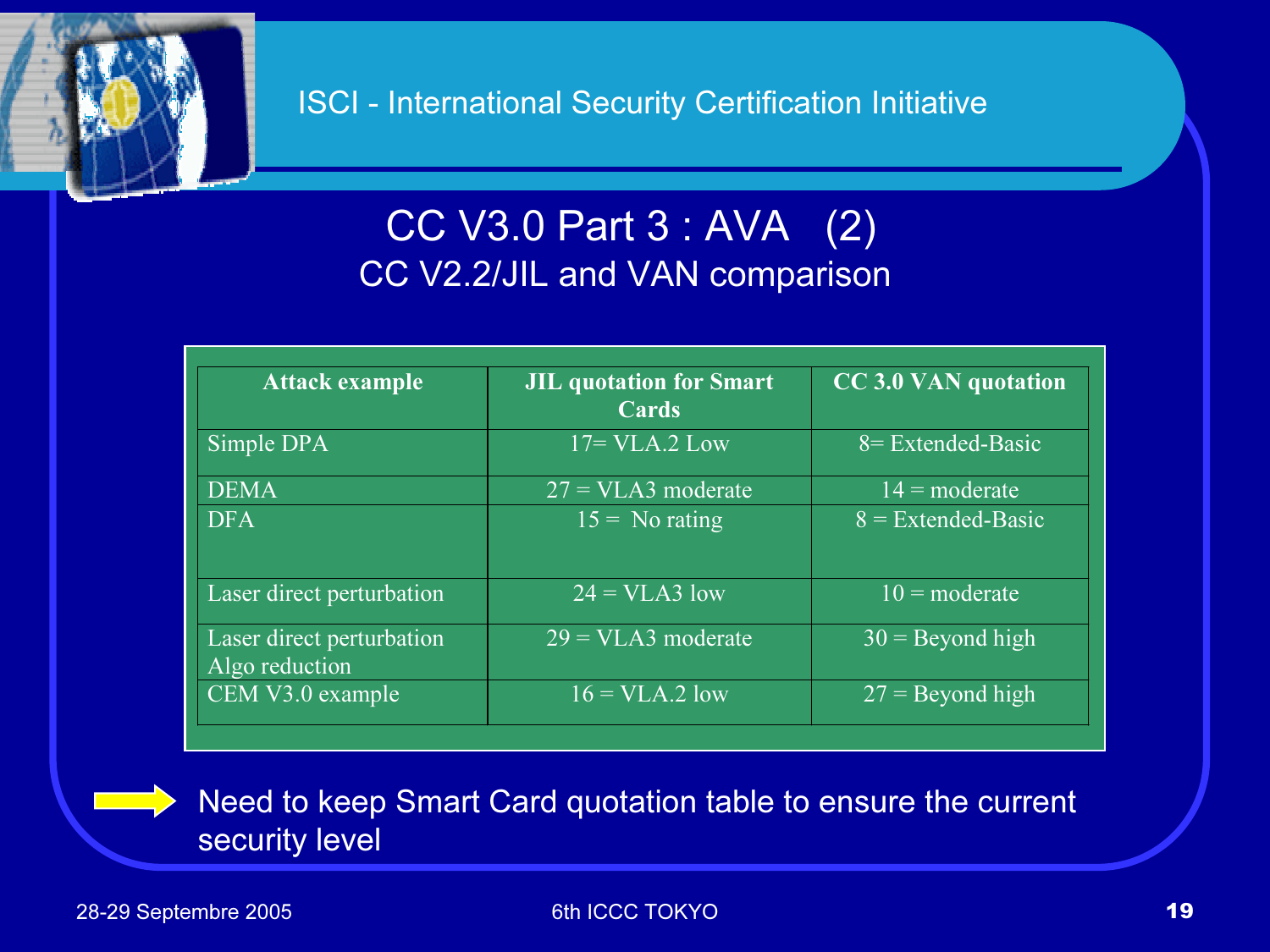## Smart Card evaluation with CC V3.0

- $\bullet$  Advantages of CC V3.0
	- $\bullet$ Clarification of language and definition
	- $\bullet$ Merge of HLD/LLD in TDS
	- SPM only needed for EAL6 & EAL7
	- $\bullet$ AGD/ALC/ACM/ADO reorganized
	- $\bullet$ Simplification of developers work : less documents, closer to real life
	- $\bullet$  Simplification for evaluators : enforced level of knowledge of TOE details and more consistency in evaluation task
- $\bullet$  Disadvantages of CC V3.0
	- $\bullet$ Difficult to reuse CC V2.2 results also for composition
	- $\bullet$ Difficult to compare VLA and VAN levels (does not fit to current practice)
	- $\bullet$ Must rewrite Protection Profiles
	- $\bullet$ Must review supporting documents
	- $\bullet$ Additional documents are to be provided (ARC)
	- $\bullet$ Existing documents need to be adapted (ADV; ALC, ACM, ADO, AGD, AVA)